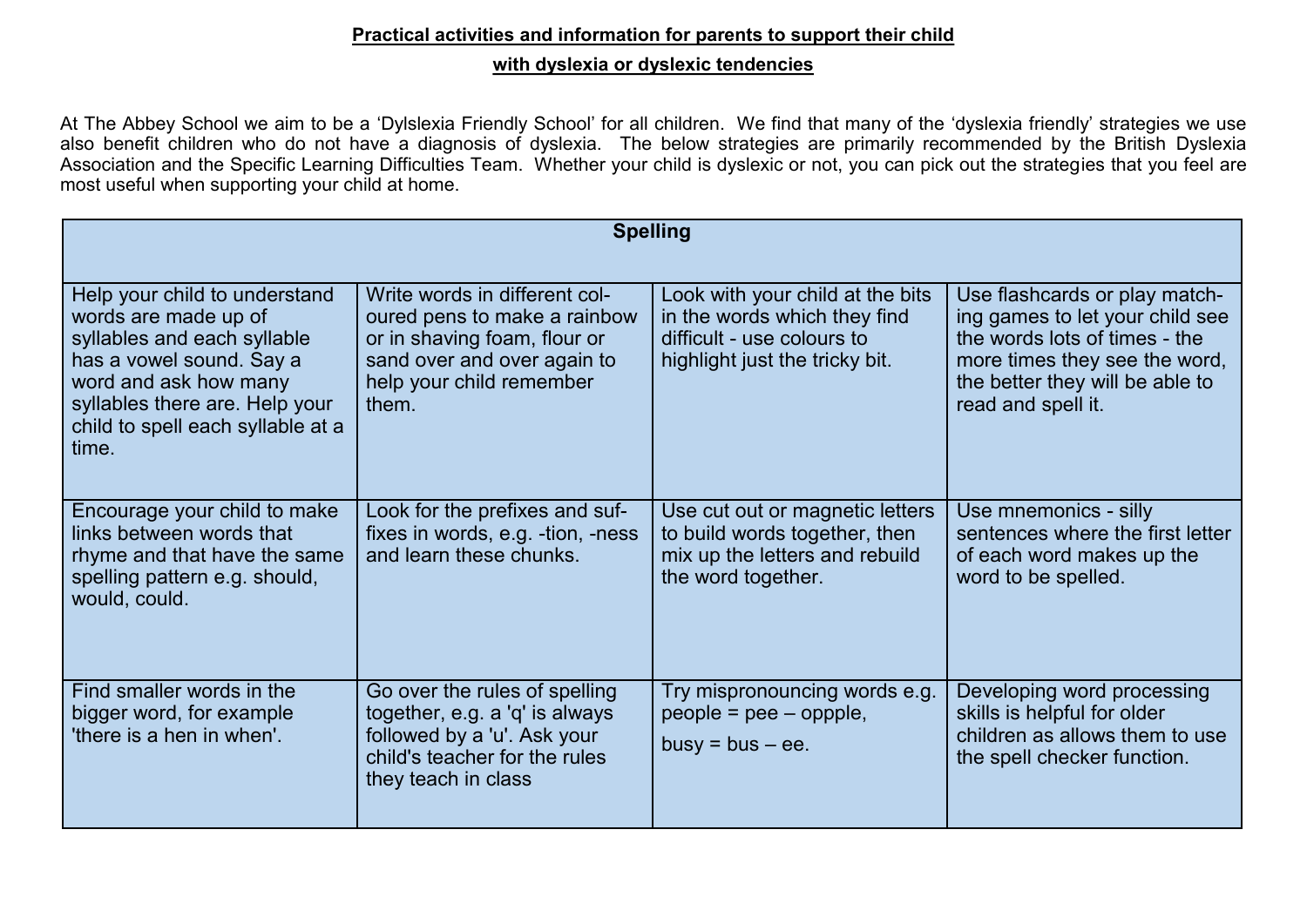| <b>Writing</b>                                                                                                                                                                                                                                                                                                                                       |                                                                                                                                                                                                                                                                                                                                      |                                                                                                                                                                                                                                                                   |  |  |
|------------------------------------------------------------------------------------------------------------------------------------------------------------------------------------------------------------------------------------------------------------------------------------------------------------------------------------------------------|--------------------------------------------------------------------------------------------------------------------------------------------------------------------------------------------------------------------------------------------------------------------------------------------------------------------------------------|-------------------------------------------------------------------------------------------------------------------------------------------------------------------------------------------------------------------------------------------------------------------|--|--|
| <b>Share Ideas Before Writing</b>                                                                                                                                                                                                                                                                                                                    | <b>Collaboratively Write</b>                                                                                                                                                                                                                                                                                                         | <b>Use Sentence Starters</b>                                                                                                                                                                                                                                      |  |  |
| With your child orally share ideas before<br>writing. This gets their creative juices<br>flowing. Children who struggle with<br>coming up with their own ideas might get<br>inspired by others thoughts.                                                                                                                                             | Instead of having your child start writing<br>on their own, first, collaboratively write<br>together. Share ideas and share the<br>writing to create a collaborative piece of<br>writing.                                                                                                                                            | Your child may say, "I don't know what to<br>write about." Sentence starters are helpful<br>for triggering ideas when your child is<br>struggling to write. For example:<br>There was only one thing for it<br>The door creaked open and<br>In my opinion I would |  |  |
| <b>Brainstorming/Mind Mapping</b>                                                                                                                                                                                                                                                                                                                    | <b>Writing Frames/Word Banks</b>                                                                                                                                                                                                                                                                                                     | <b>Record Ideas Before Writing</b>                                                                                                                                                                                                                                |  |  |
| Planning is important. Try mind mapping<br>and then prioritise the points. Each point<br>will become a paragraph.<br>Brainstorming ideas together with your<br>child and both of you recording them<br>down together either in a visual way or in<br>the written form is a great way to help<br>your child quickly get as many ideas as<br>possible. | Rather than giving your child a blank<br>piece of paper, a less threatening<br>approach is providing a writing frame with<br>key words and spellings to help them<br>with their writing journey. You can add<br>sentence starts to this as well to help the<br>further with their writing ideas and to give<br>them more confidence. | Dictaphones or similar technology can be<br>very useful for students, particularly if they<br>are slow to write as they often forget what<br>they intend to write because of the<br>demands of the writing and spelling<br>process.                               |  |  |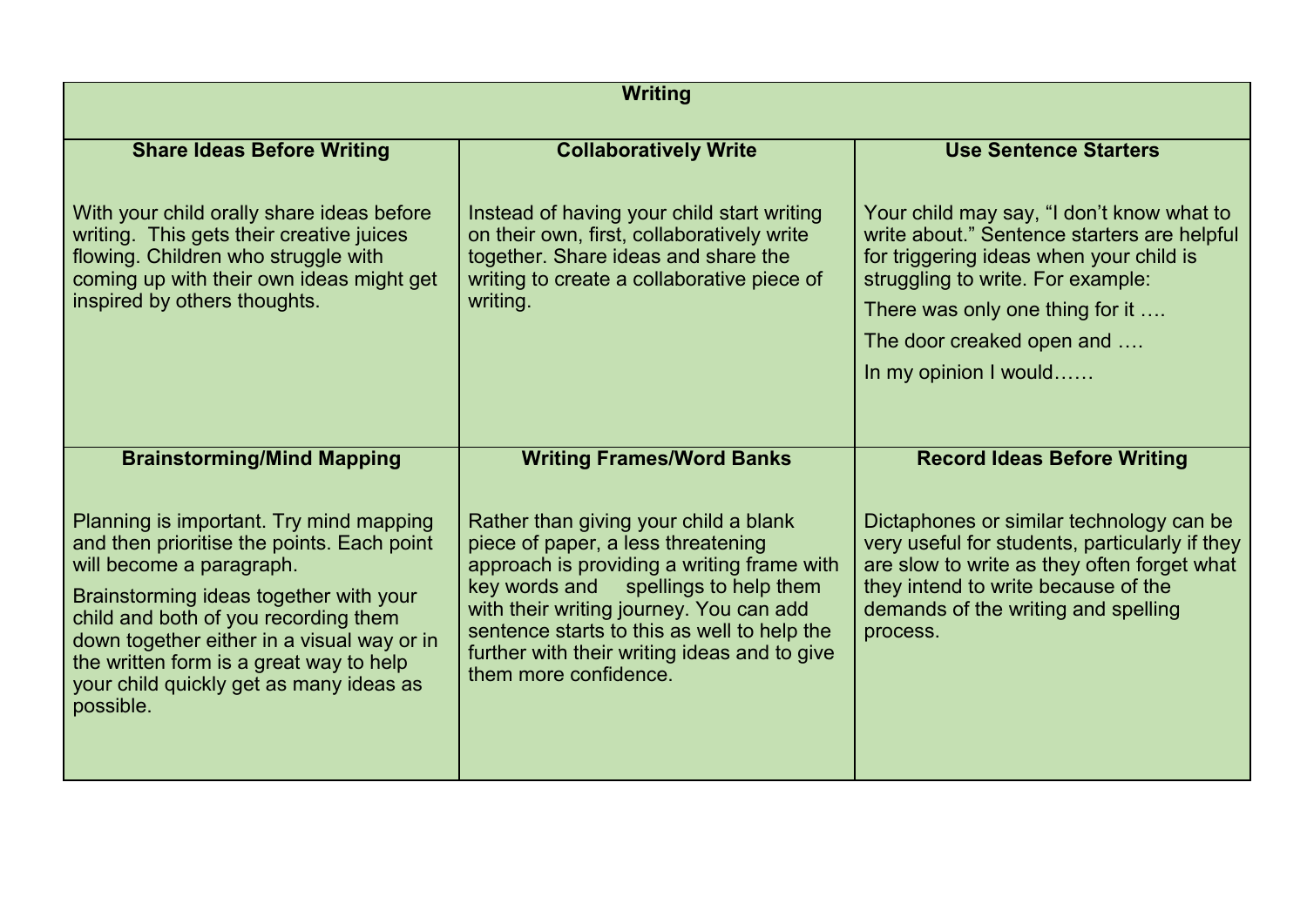| <b>Handwriting</b>                                                                                                                                                                  |                                                                                                                                |                                                                                                                                                                                                                                                                                                          |  |  |  |
|-------------------------------------------------------------------------------------------------------------------------------------------------------------------------------------|--------------------------------------------------------------------------------------------------------------------------------|----------------------------------------------------------------------------------------------------------------------------------------------------------------------------------------------------------------------------------------------------------------------------------------------------------|--|--|--|
|                                                                                                                                                                                     |                                                                                                                                |                                                                                                                                                                                                                                                                                                          |  |  |  |
| The key to learning is practice, practice,<br>practice!                                                                                                                             | Keep to short timed sessions so your<br>child is able to maintain concentration<br>without becoming bored or<br>uncomfortable. | Make sure your child is sitting comfortably<br>when they write, with their feet firmly on the<br>floor. If it's helpful, try using a slanted writ-<br>ing surface.                                                                                                                                       |  |  |  |
| Help your child to learn to grip the pen/<br>pencil properly using the tripod grip. This<br>allows the fingers and wrist to move<br>freely without putting pressure on the<br>hand. | Help your child strengthen the muscles in<br>their hand by using play dough or<br>performing hand exercises.                   | For some pupils with dyslexia the difficulties<br>associated with handwriting can mean that<br>the only way that they can achieve the<br>speed of writing needed for success in the<br>education system is to use a computer. If<br>this is the case, then learning to touch type<br>will be beneficial. |  |  |  |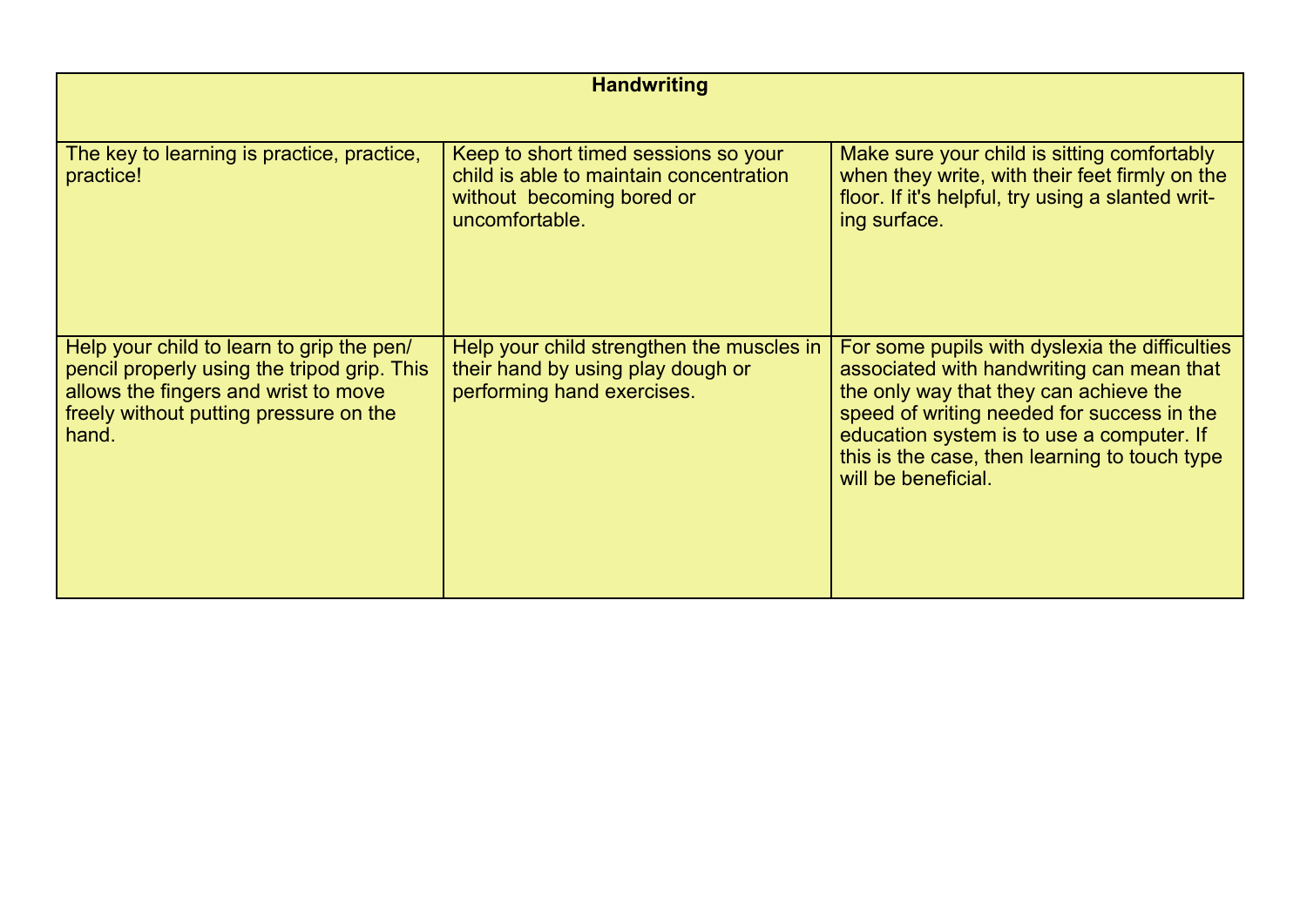| <b>Reading</b>                                                                                                                                                                                                                                                                                              |                                                                                                                                                                                                                                                                                                                                                                                                                                                                                    |                                                                                                                                                                                                                                                                          |  |  |
|-------------------------------------------------------------------------------------------------------------------------------------------------------------------------------------------------------------------------------------------------------------------------------------------------------------|------------------------------------------------------------------------------------------------------------------------------------------------------------------------------------------------------------------------------------------------------------------------------------------------------------------------------------------------------------------------------------------------------------------------------------------------------------------------------------|--------------------------------------------------------------------------------------------------------------------------------------------------------------------------------------------------------------------------------------------------------------------------|--|--|
|                                                                                                                                                                                                                                                                                                             |                                                                                                                                                                                                                                                                                                                                                                                                                                                                                    |                                                                                                                                                                                                                                                                          |  |  |
| Paired reading is a good way to help your<br>child to read and enjoy books. Allow<br>your child to choose a book they want to<br>read and let them start reading. When<br>they make a mistake give your child a few<br>seconds to have a go, but then say the<br>word yourself - this keeps the flow going. | If the book is too hard for your child, read<br>the words together. Read at your child's<br>pace. Let your child decide on a signal<br>they can give you when they want to carry<br>on reading on their own. If they make a<br>mistake, say the word and then carry on<br>reading together. You can switch from<br>reading together to your child reading<br>alone.<br>Try to do this for 10 minutes every day -<br>share the book together rather than 'hear'<br>your child read. | Give your child a piece of card to use<br>when they are reading.<br>Place the card underneath the sentence<br>they are reading so it blocks all the text<br>below to minimise the amount of print<br>they can see at any one time, which<br>prevents too much confusion. |  |  |
| Choose fun books – comics and<br>magazines are colourful, and have short,<br>manageable articles, so they may be more<br>suitable for a child who has difficulty<br>reading for a long period of time.                                                                                                      | <b>Barrington Stoke</b><br>(www.barringtonstoke.co.uk) is highly<br>recommended and publish books that are<br>edited and designed to minimise some of<br>the obstacles that can stop struggling,<br>reluctant or dyslexic readers getting into a<br>book. They choose popular authors/titles<br>and retype on cream paper with short<br>manageable paragraphs and chapters.                                                                                                        | At the end of a page or section, talk<br>about what you've read together. Ask<br>what might happen next and whether it<br>reminds your child of another story or<br>film.                                                                                                |  |  |